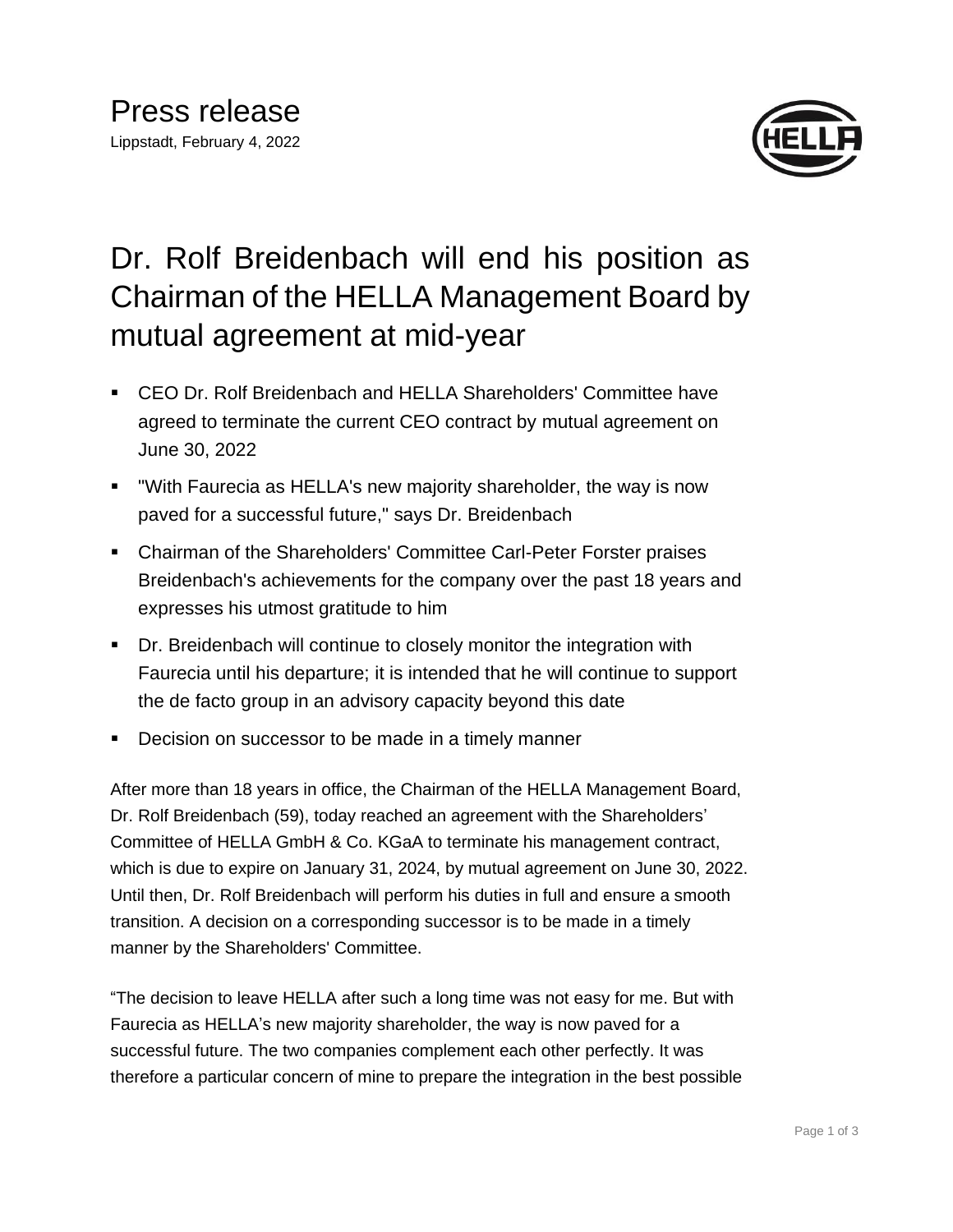## Press release

Lippstadt, February 4, 2022



way. This milestone has now been reached," says HELLA CEO Dr. Rolf Breidenbach. "I am grateful for having been able to drive the development of the company over such a long period of time together with the global HELLA team. I would also like to express my particular gratitude for the great trust placed in me by the shareholders and corporate boards over all these years. Without this strong backing and the support of the more than 36,000 HELLA colleagues worldwide, this success would not have been possible."

Patrick Koller, CEO of Faurecia, says: "Dr. Breidenbach's decision is understandable. He has left behind an extremely well-tilled field. HELLA is an excellently positioned company with a strong future. In particular, we would like to thank Mr. Breidenbach for the close and constructive cooperation over the past months. We will continue this trusting cooperation without restriction until his departure. Furthermore, it is intended that Dr. Breidenbach will continue to support the de facto group in an advisory capacity beyond this date."

Carl-Peter Forster, Chairman of the HELLA Shareholders' Committee adds: "Although we deeply regret Dr. Breidenbach's decision, we of course respect it. In his role as Chairman of the Management Board, Dr. Breidenbach has significantly advanced the development of the company over the past 18 years and excellently positioned HELLA as one of the world's leading suppliers of lighting technology and automotive electronics. For these achievements, he deserves our utmost thanks."

Dr. Rolf Breidenbach joined the family-owned company HELLA as Chairman of the Management Board in January 2004. The mechanical engineer with a doctorate in engineering was thus the first non-family manager to head the company. Together with the long-standing personally liable managing general partner, Dr. Jürgen Behrend, he formed HELLA into a leading global automotive supplier and successfully took the company public in November 2014. In addition to his role as CEO, Dr. Breidenbach was also repeatedly responsible for key business areas of the company over a long period of time, including the Electronics division, where he positioned HELLA in particular in key future fields such as electromobility and autonomous driving.